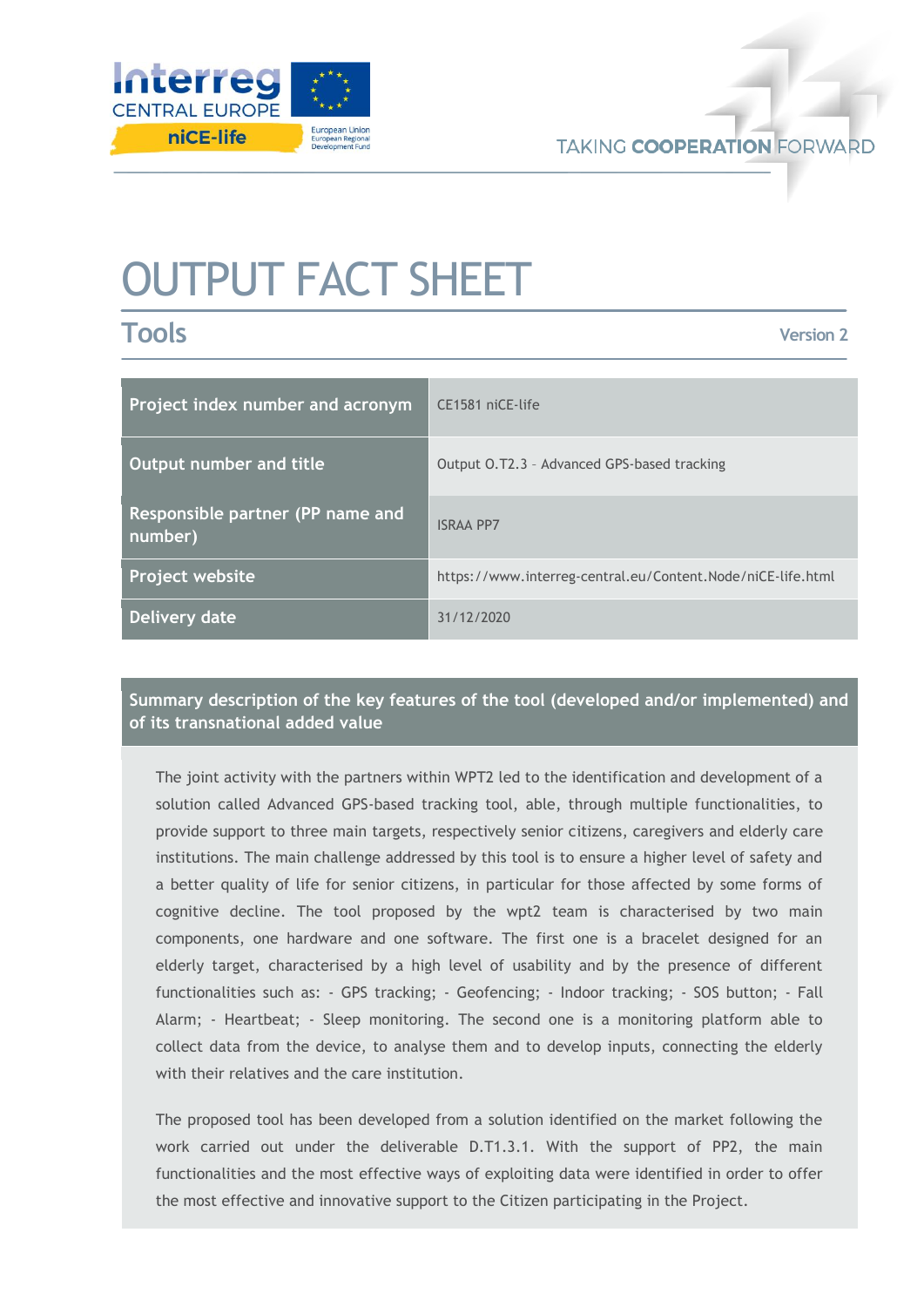

As far as the transnational added value of the solution is concerned, it is to be found in the ability to use a tool able to respond to the needs of senior citizens affected by cognitive decline. This issue is in fact common to all geographical areas included in the perimeter of the Interreg Central Europe programme. But not only that, also the care model developed together with the solution can be extremely useful to all European organisations interested in adopting solutions of this kind.

Finally, as regards the validation of the effectiveness of the Advanced GPS-based tracking tool, a first test with a single user was carried out during December 2020, with positive results. During 2021, the solution will also be implemented during the pilot site foreseen by the Project.

## **NUTS region(s) where the tool has been developed and/or implemented (relevant NUTS level)**

The European regions where the solution has been developed are:

- Treviso, (ITH34 NUTS level 3)
- Brno, (South-Moravian Region, CZ064 NUTS level 3)

The tool was implemented in Treviso, (ITH34 NUTS level 3)

### **Expected impact and benefits of the tool for the concerned territories and target groups**

The main effect of the implementation of this tool is the change in the way care institutions can support older people and their caregivers by adopting a specific digital tool which will have to be integrated with services. As far as the main targets are concerned, the main benefits are:

1) Seniors. Achievement of a higher level of security related to a better quality of life linked to the possibility to live more time in autonomy at home;

2) Caregivers. Through the use of the monitoring platform, the family member will be able to support his/her relative and get feedback on his/her health conditions, reducing stress levels.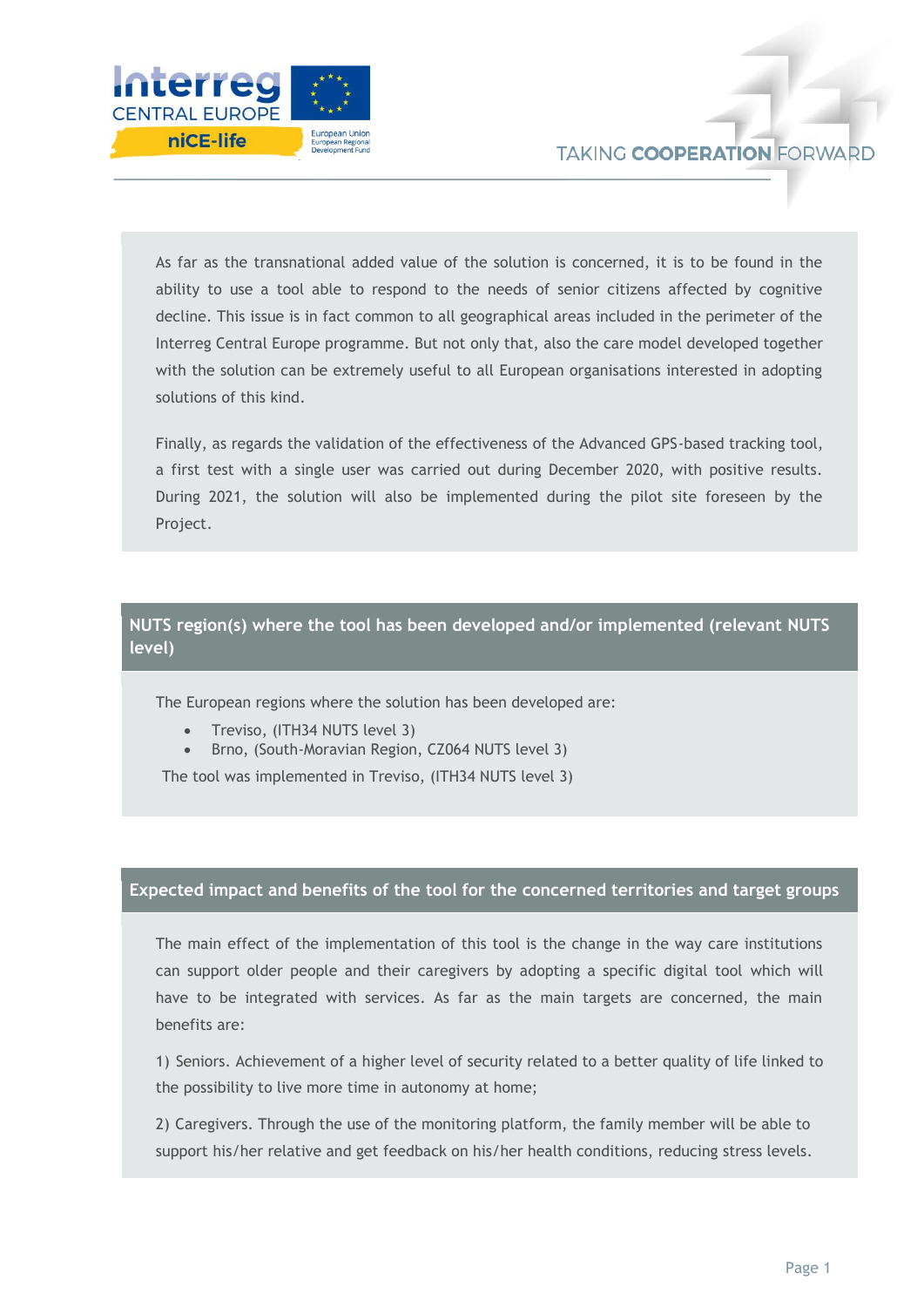

3) Care institutions. Possibility to support a larger number of people thanks to the integration of the technological solution in services for elderly people.

Finally, regarding the uptake at policy or institutional level, the solution stands out for its great potential. Moreover, also due to covid19 pandemic this tool will allow to support senior citizens more effectively. In the course of the niCE-life project the solution will be presented in dissemination events and relevant stakeholder, like public authorities and Regions. We expect impact in the Target groups approx.3 local public authorities, 1 regional authority, one NGO and 30 general public in near future.

As regards the impact of Output O.T2.3 – "Advanced GPS-based tracking tool" at territorial level, some considerations should be made. The technological solution and the related care model will be implemented mainly in the Municipality of Treviso (ITH34 NUTS level 3) and in some neighbouring Municipalities (Municipality of Casier, Municipality of Silea, Municipality of Carbonera, and Municipalities of Quinto di Treviso and Morgano) all located in Veneto Region. In addition to the Veneto Region, as responsible for policies to the elderly support, Municipalities and Nursing Homes will benefit from the developed solution to support a greater number of senior citizens with this innovative service. The impact will primarily concern home care services for frail elderly people who have problems of cognitive decline.

#### **Sustainability of the tool and its transferability to other territories and stakeholders**

Sustainability and transferability of the solution are two elements that have guided the team's work, in view of the numerous tools developed by European projects in this field that have not been applied after the end of funding. The Advanced GPS-based tracking tool will be further tested during the pilot site. This will allow the organisation to understand how the solution can generate new services that will be offered to citizens after the end of the funding. In this sense, apart from the technology, the element that will have a large degree of replicability will be the model for care and training, which will be a model for other organisations that want to implement similar services.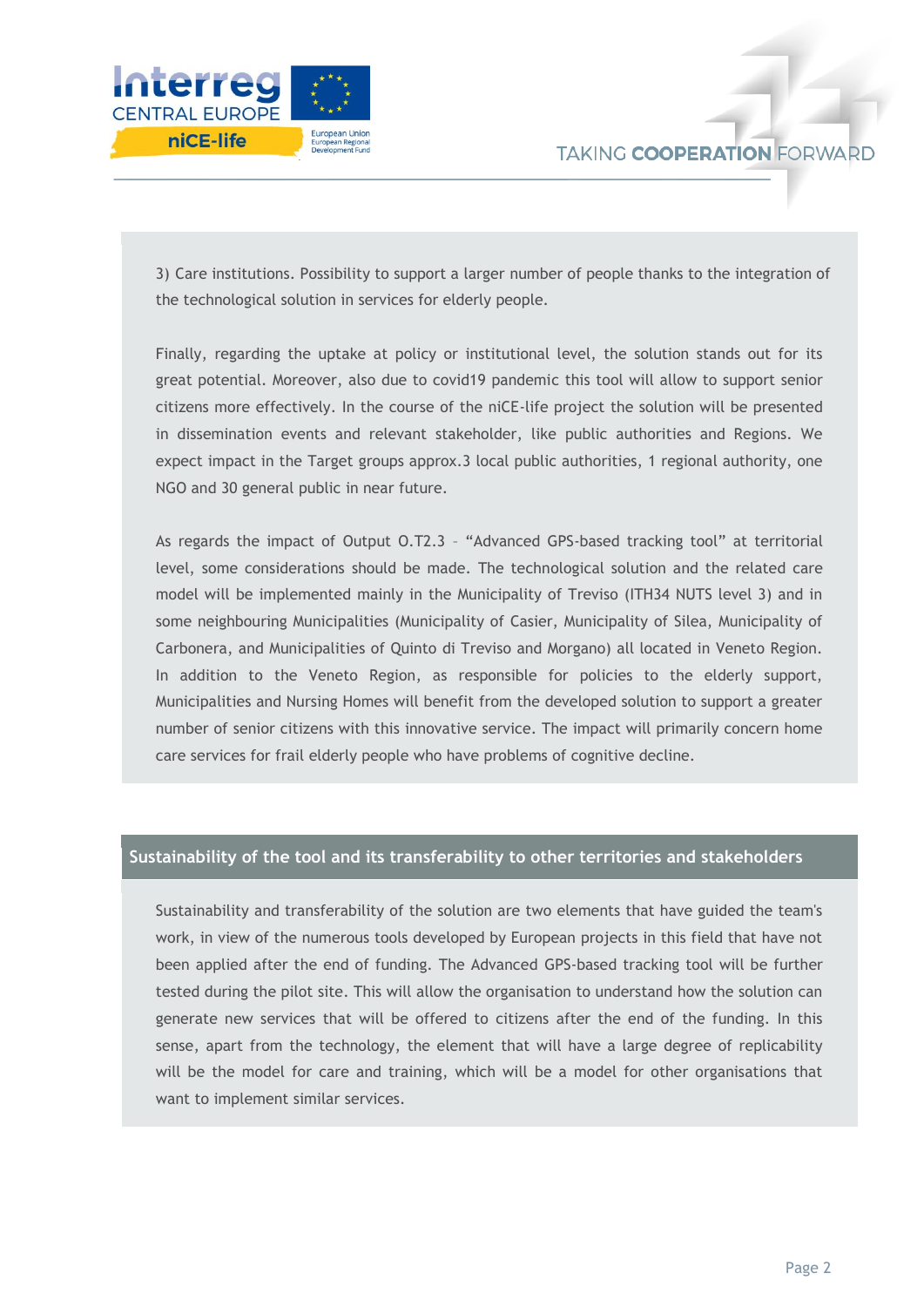

Through lingustic adaptation, the solution could also be used in other contexts, due to its ease of use and high level of adaptability to different contexts.

The most important lesson learned in this phase of the project is the fundamental value of involving end users, such as elderly people and informal carers. Through their involvement, the characteristics that will guarantee this solution to bring an effective and measurable change were identified.

## **References to relevant deliverables and web-links If applicable, pictures or images to be provided as annex**

The main relevant project deliverables are reports related to the BUT tool development activity in WP2, namely:

D.T2.1.1 Intelligent monitoring tool – System specification, DT2.1.2 Coordination meeting, D.T2.1.3 Intelligent monitoring tool - Design and adjustment of the platform, D.T2.1.4 Intelligent monitoring tool – Testing of the monitoring tool in cooperation with local neurologist (CEITEC), D.T2.1.5 Intelligent monitoring tool – Testing of the Prototype and Finalization of the Tool. The tool is deployed at:

<https://linda.utko.feec.vutbr.cz/>